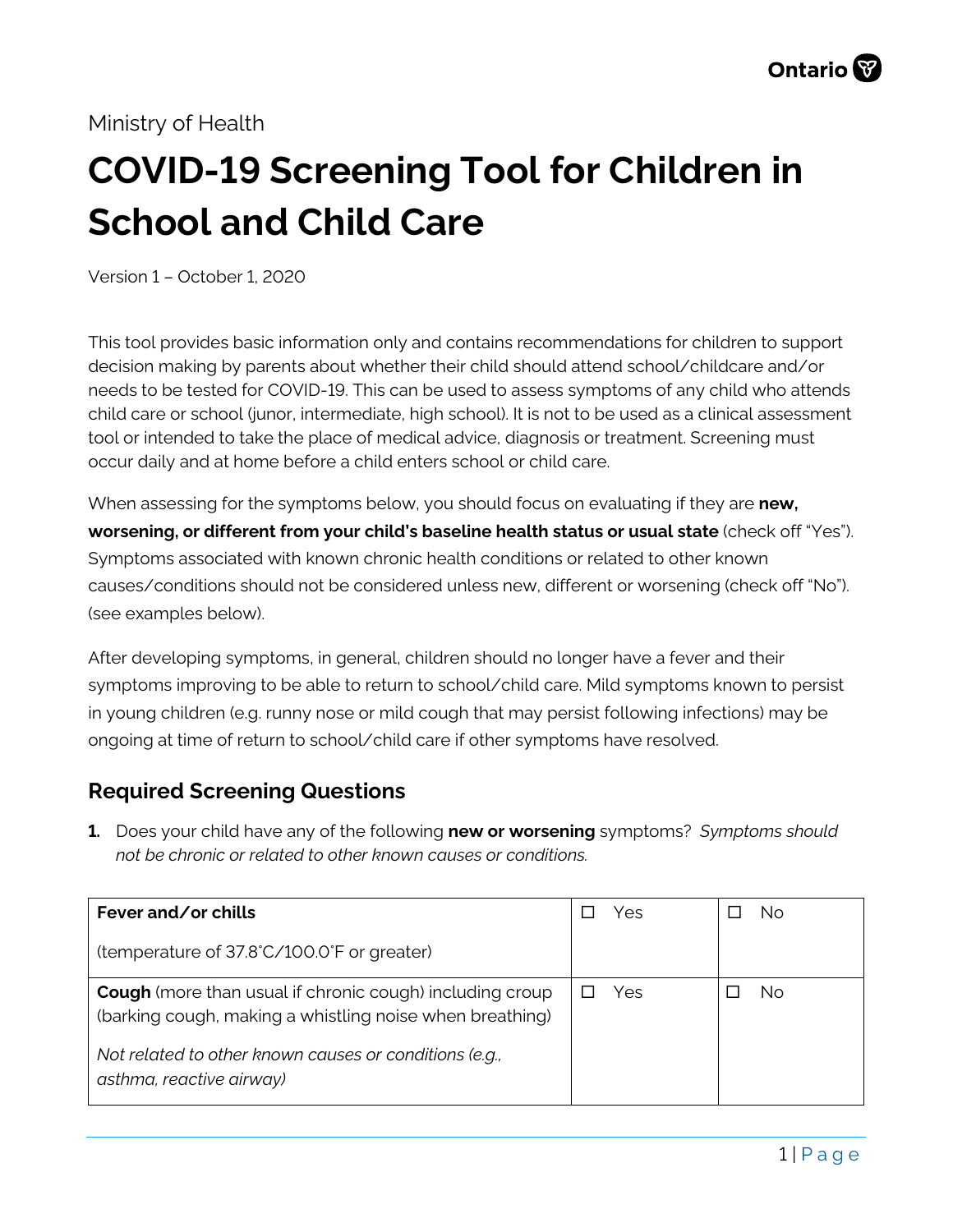

| <b>Shortness of breath</b> (dyspnea, out of breath, unable to<br>breathe deeply, wheeze, that is worse than usual if<br>chronically short of breath)<br>Not related to other known causes or conditions (e.g.,<br>asthma) | Yes | No. |
|---------------------------------------------------------------------------------------------------------------------------------------------------------------------------------------------------------------------------|-----|-----|
| <b>Decrease or loss of smell or taste (new olfactory or taste)</b><br>disorder)                                                                                                                                           | Yes | No. |
| Not related to other known causes or conditions (e.g., nasal<br>polyps, allergies, neurological disorders)                                                                                                                |     |     |

**2.** Does your child have any of the following **new or worsening** symptoms? *Symptoms should not be chronic or related to other known causes or conditions.*

| <b>Sore throat</b> (painful swallowing or difficulty swallowing)<br>Not related to other known causes or conditions (e.g., post<br>nasal drip, gastroesophageal reflux)                                                                                            | Yes<br>П      | No<br>□        |
|--------------------------------------------------------------------------------------------------------------------------------------------------------------------------------------------------------------------------------------------------------------------|---------------|----------------|
| Stuffy nose and/or runny nose (nasal congestion and/or<br>rhinorrhea)<br>Not related to other known causes or conditions (e.g.,<br>seasonal allergies, returning inside from the cold, chronic<br>sinusitis unchanged from baseline, reactive airways)             | Yes<br>$\Box$ | <b>No</b><br>□ |
| Headache that is new and persistent, unusual,<br>unexplained, or long-lasting<br>Not related to other known causes or conditions (e.g.,<br>tension-type headaches, chronic migraines)                                                                              | Yes<br>□      | <b>No</b><br>□ |
| Nausea, vomiting and/or diarrhea<br>Not related to other known causes or conditions (e.g.<br>transient vomiting due to anxiety in children, chronic<br>vestibular dysfunction, irritable bowel syndrome,<br>inflammatory bowel disease, side effect of medication) | Yes<br>П      | <b>No</b><br>П |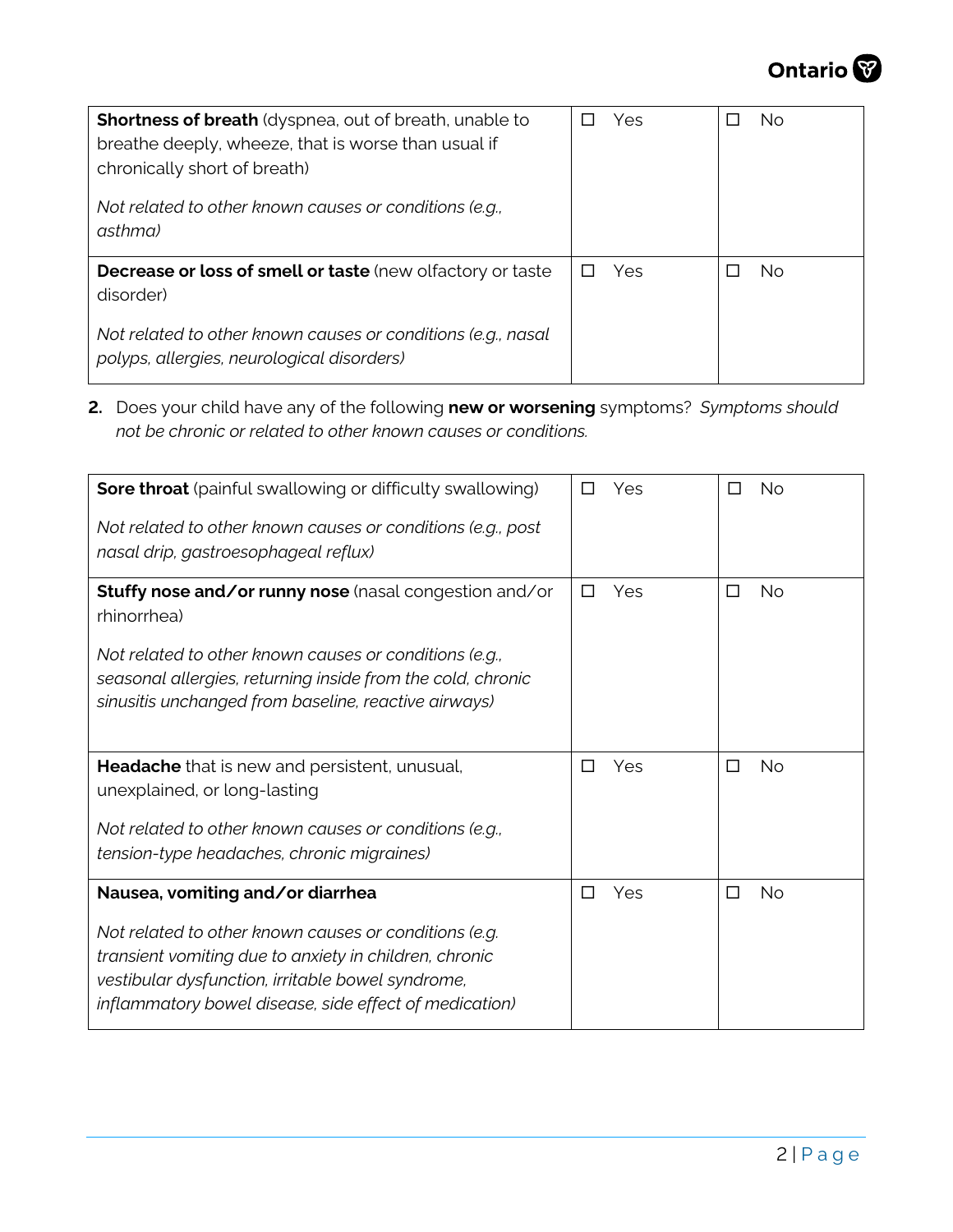

| Fatigue, lethargy, muscle aches or malaise (general<br>feeling of being unwell, lack of energy, extreme tiredness,<br>poor feeding in infants) that is unusual or unexplained | Yes | Νo |
|-------------------------------------------------------------------------------------------------------------------------------------------------------------------------------|-----|----|
| Not related to other known causes or conditions (e.g.,<br>depression, insomnia, thyroid dysfunction, anemia)                                                                  |     |    |

- **3.** Has your child travelled outside of Canada in the past 14 days?  $\square$  Yes  $\square$  No
- **4.** Has your child been identified as a close contact of someone who is confirmed as having COVID-19 by your local public health unit (or from the COVID Alert app if they have their own phone)?

| $\square$ Yes | $\Box$ No |
|---------------|-----------|
|               |           |

**5.** Has your child been directed by a health care provider including public health official to isolate?

|--|

# **Results of Screening Questions:**

## **If you answered "YES" to any of the symptoms included under question 1**:

- Your child should stay home to isolate immediately.
- Contact your child's health care provider for further advice or assessment, including if your child needs a COVID-19 test or other treatment.

#### **If you answered "YES" to only one of the symptoms included under question 2**:

- Your child should stay home for 24 hours from when the symptom started.
- If the symptom is improving, your child may return to school/child care when they feel well enough to do so. A negative COVID-19 test is not required to return.
- If the symptom persists or worsens, contact your child's health care provider for further advice or assessment, including if your child needs a COVID-19 test or other treatment.

## **If you answered "YES" to two or more of the symptoms included under question 2**:

- Your child should stay home to isolate immediately.
- Contact your child's health care provider for further advice or assessment, including if your child needs a COVID-19 test or other treatment.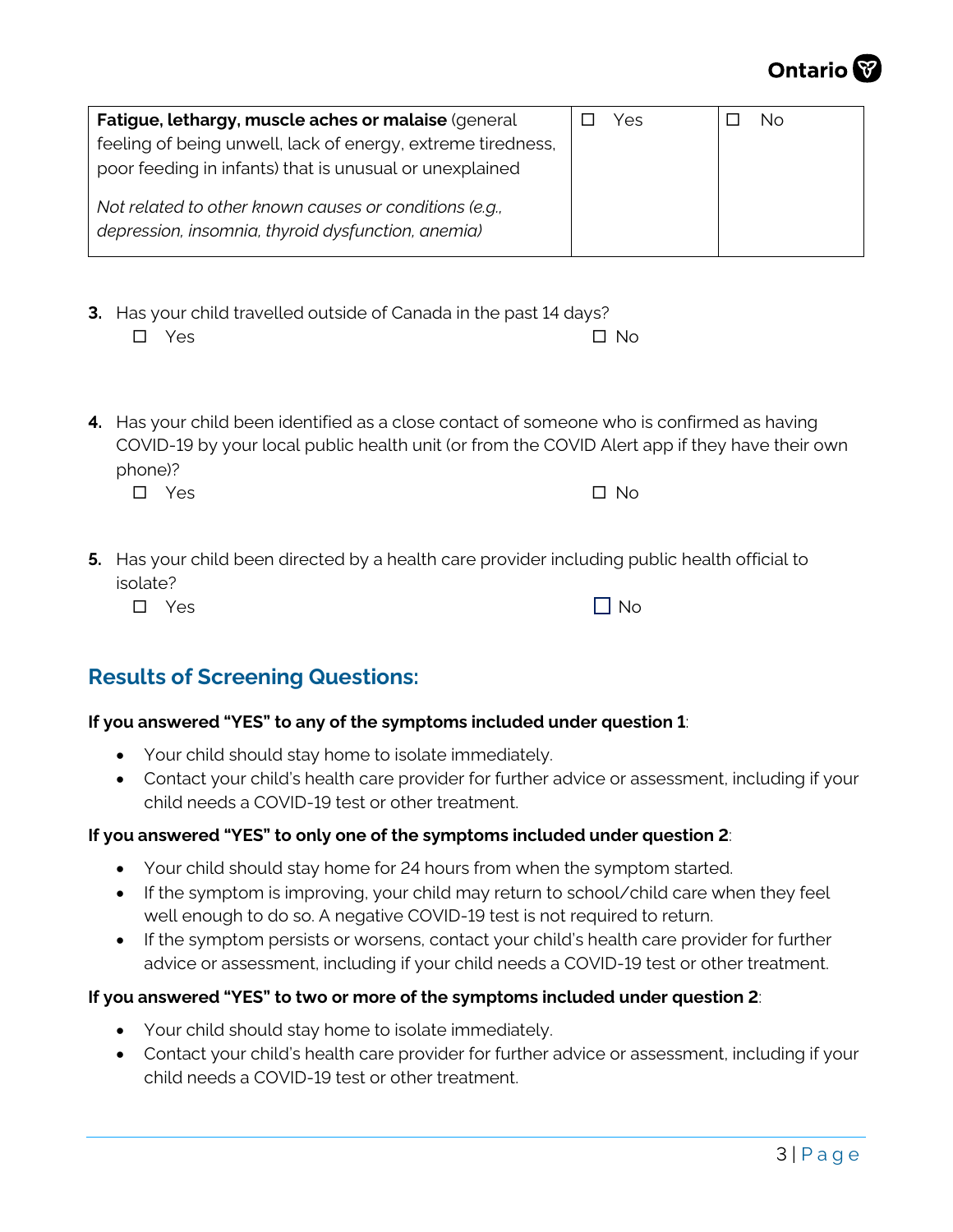

#### **If the individual answers "YES" to question 3, 4 or 5**

- Your child should stay home to isolate immediately and follow the advice of public health.
- If your child develops symptoms, you should contact your local public health unit or the health care provider for further advice.

## **Frequently Asked Questions**

#### **1. My child has woken up not feeling well, what do I do?**

If you notice that your child has new or worsening symptoms, what you do depends on the symptom and how usual they are for your child.

*If* your child has new or worsening:

- Fever/chills
- Cough
- Shortness of breath
- Decreased or loss of smell or taste

Your child should isolate immediately and you should contact your child's health provider for further advice or assessment. The health care provider can help you determine whether the symptoms are related to another non-COVID-19 condition, or if they should get tested for COVID-19.

*If* your child has **ONE** new or worsening symptom (that is not related to a known cause or condition) that include:

- Sore throat
- Stuffy nose/runny nose
- Headache
- Nausea/vomiting/diarrhea
- Fatigue/lethargy/muscle aches/malaise

Your child should stay home for 24 hours to be monitored to see whether the symptoms get better or worse. If they start to feel better and symptoms are improving, they can return to school/child care when well enough to do so and no COVID-19 testing is needed.

If the symptoms get worse, you should contact their health care provider for further advice or assessment. The health care provider can help you determine whether the symptoms are related to another non-COVID-19 condition, or if they should get tested for COVID-19.

*If* your child has **TWO or MORE** new or worsening symptoms (that are not related to a known cause or condition) that include:

- Sore throat
- Stuffy nose/runny nose
- Headache